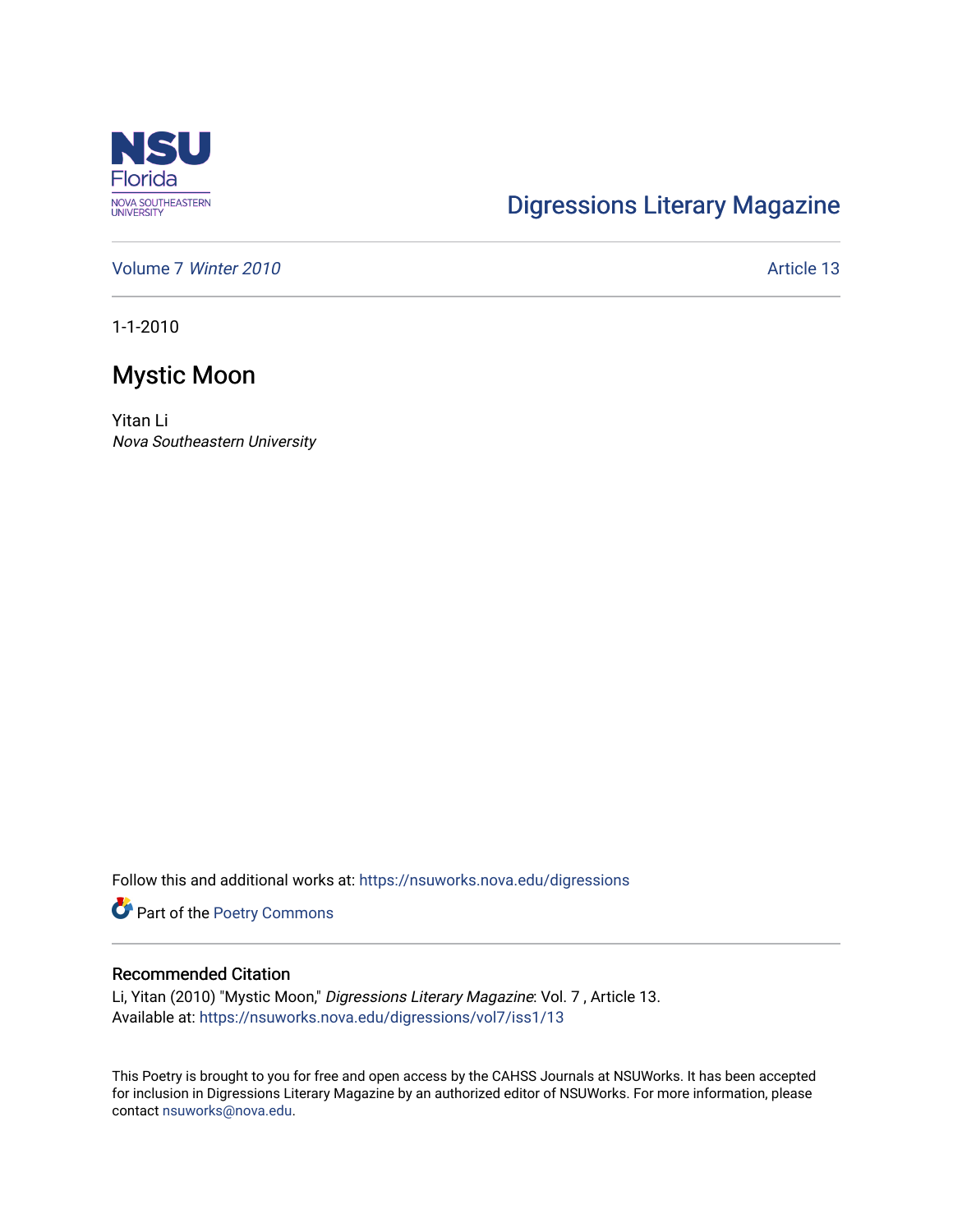Mystic Moon *Yitan Li*

Mystic moon lead me on. Shepherd me across that bloody channel Of sin and regret, and Of passion and violence.

Mystic moon is where my eyes turn to, As I trudge across here, the skull strewn path On my retreat from the coming nights of decadence.

Mystic moon is my herald, My arbiter of approach Where my openly exposed heart lies.

Mystic moon rain down upon me your blessings! Courage, in the face of defeat. Strength, where none exists. Lay on me your protection from the coming darkness.

The darkness of my nature and soul Always prowl at the heels of the moonshine, Daring to breach into my mind When the moonshine runs out.

But she's Infinite. Infinitely there. Infinitely shining. Infinitely holding back the consuming darkness.

I point to the mystic moon And cheer Whooop Whoop Whooop! In celebration of her Infiniteness. Breaking the cold sleeping silence.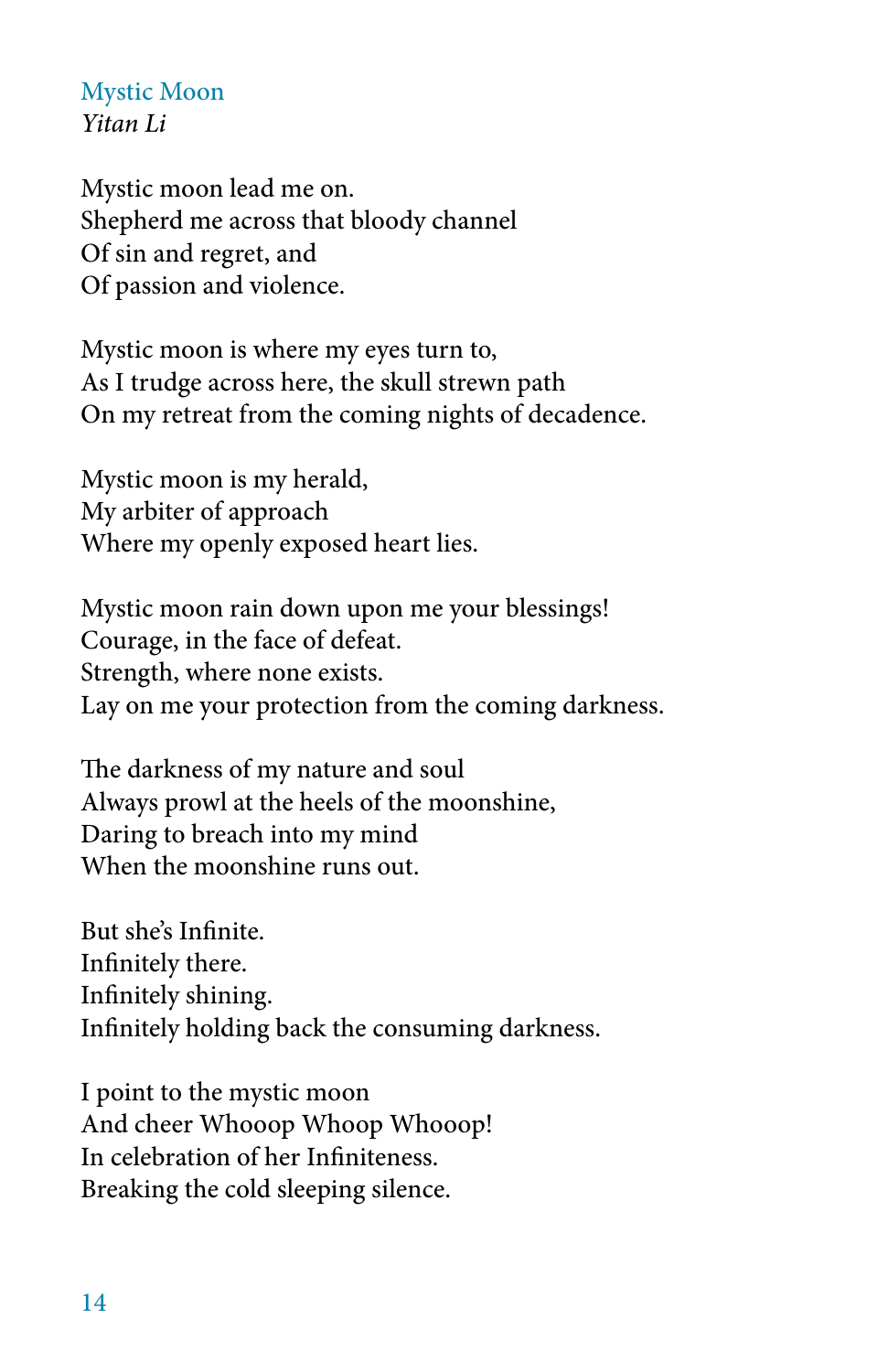I dance with the Mystic Moon. Drunk on the potency of failure. High on the purple fumes of eventual success. Fucked up, knowing one day there will be a death and an answer.

I ask the Mystic Moon, "Can I know you better?" She just winks And replies, "Maybe one day."

Mystic Moon watches over me, And I don't know if she's actually Looking at me, Or some other fool.

Jealousy plagues me for the Mystic Moon. I want her, need her. To be one with the night, and just wrap around her. I can't have the Mystic Moon. I can only watch her twirl and swirl and shine.

Great Poets of the Sky and Purgatory Advise That I just walk on And die.

They say it's better to die unfulfilled Than die wanting.

Dear Infinites of Life! Reincarnate me as a flaming comet, So I can dance forever in the heavens With the Mystic Moon.